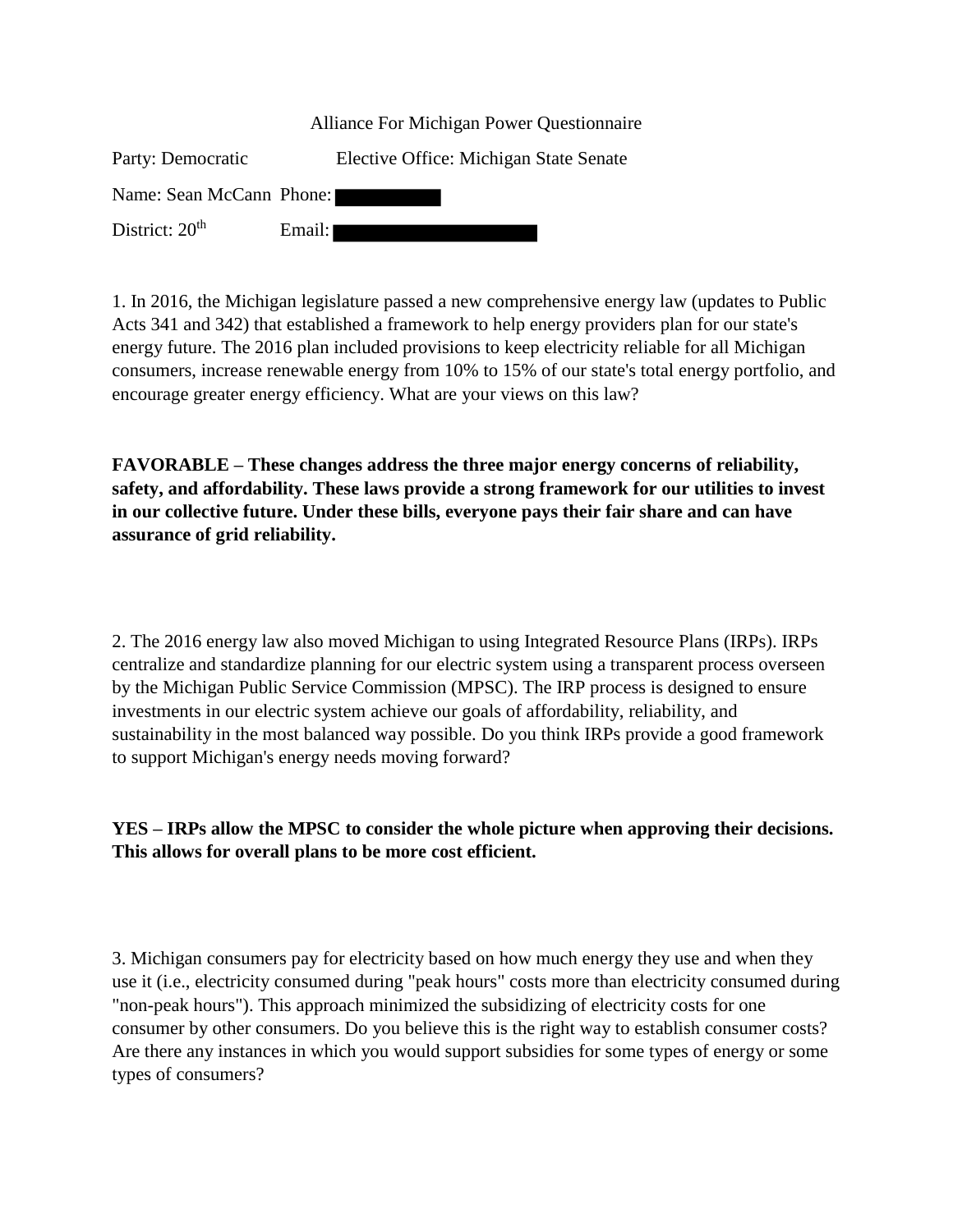**Yes this is the right approach. I do not support subsidies for some customers over others as it allows for a picking of winners and losers. The people of Michigan deserve a fair system, and we need to maintain this system.**

4 Michigan's energy infrastructure is aging and requires new investments to maintain safe and reliable service. Technologies like smart meters and grid sensors are making our energy grid more efficient and resilient. How important do you believe it is for Michigan to invest in its energy infrastructure?

**I believe it is very important for us to invest and maintain a strong energy infrastructure. We need to keep investing now to prevent larger costs later.**

Recently, the Michigan Public Service Commission approached a new policy for rooftop solar users. This new policy allows energy providers to recoup the costs associated with maintaining the energy grid from these customers who use the grid both to feed excess electricity back into the grid and to access electricity from the grid when their solar panels are not producing enough energy. Up until now, rooftop solar users have been able to avoid paying these costs. What are your views on this new policy?

**I support this new policy. Rooftop solar provides a valuable service, but there are still costs in maintaining and accessing the grid that must be accounted for. They should share costs in upgrading the system they benefit from. However, we should consider that rooftop solar produces electricity on the hottest and most energy demanding days of the year, and consider this in determining their rate.**

6. Michigan is transitioning from electricity predominately generated from coal to a more diverse energy mix that also includes natural gas; renewables like solar, wind, and hydropower; and nuclear. Do you support this "all-of-the-above" energy strategy?

**Yes. Transitioning away from coal will decrease harmful emissions. The "all-of-the-above" strategy prevents the price of electricity from being tied to just one commodity, helping to promote stability in pricing.**